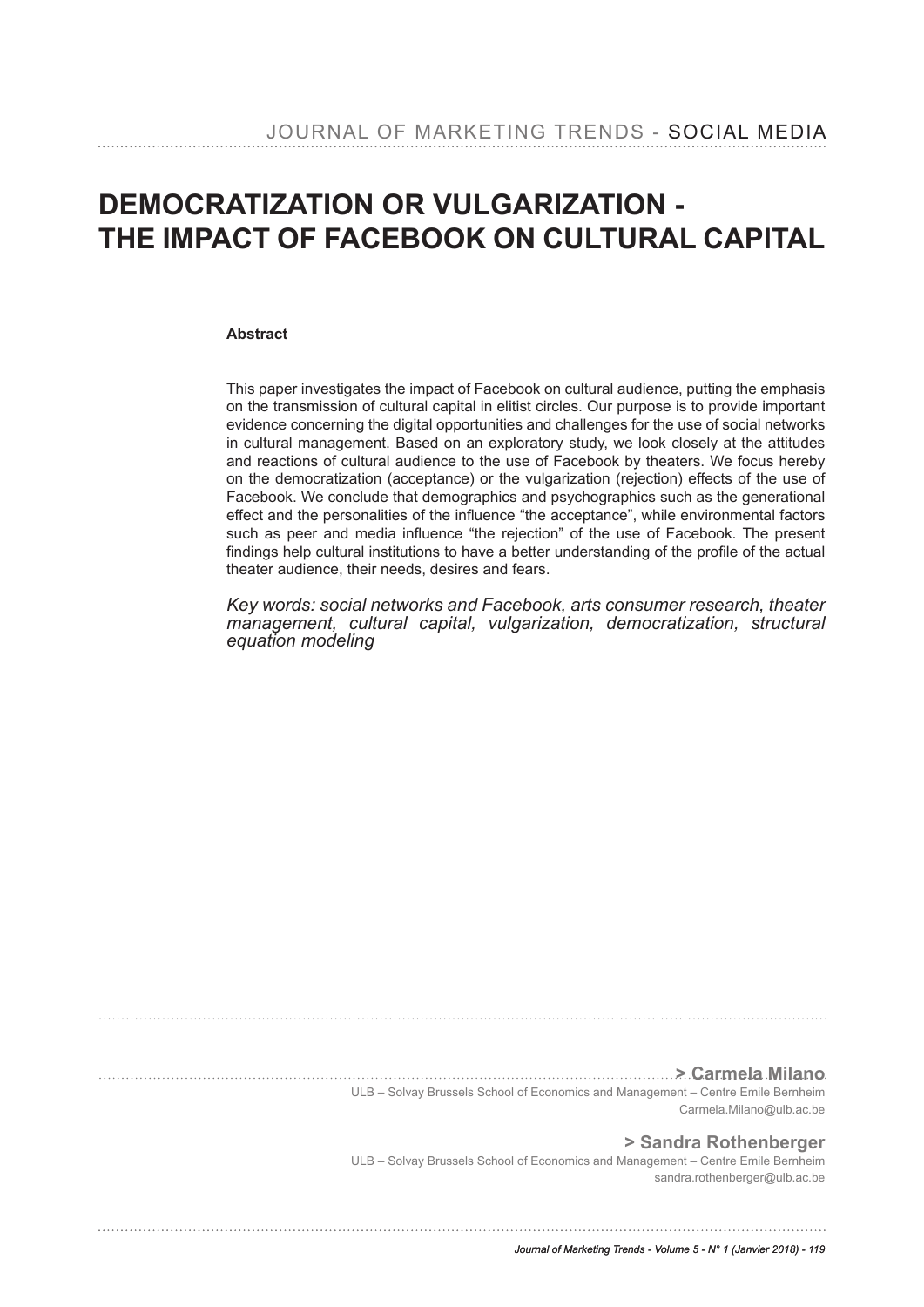#### **Introduction**

In 2007, the Observatory of Cultural Policies (OPC) carried out a survey in the perspective to build an evolved portrait of the cultural consumption in the Belgian French Community. The focus was on the attendance of citizens in various cultural sectors, by expanding on issues such as the use of new communication technologies. Two years later, the French Ministry of Culture and Communication launched a similar initiative and it also engaged in a prospective study of cultural policies in 2030. As a result, they propose several scenarios which integrate the future cultural dynamics as the digital revolution.

Social media is not only considered as an information source and a distribution channel, but also as a "place" of consumption and exchange (Donnat, 2009). Public authorities promote networking and online communities while offering multiple opportunities for access to cultural content (EU CultureMap Study, 2010). Web 2.0 tools are factors in the development of cultural institutions as they play a facilitating role in the organization of cultural events (Maresca and Van de Walle, 2006). Social networks could be seen to provide an opportunity that facilitates the meeting between the public and the cultural product. Thus, it seems relevant to examine their strategic use, the changes and the consequences of this new digital order especially concerning the causal relationships and the differences within population groups.

In this study, we investigate the reaction of cultural audience to the use of Facebook by theaters. We chose the theatre, in particular, as a cultural institution as it represents a specific case in which the social context strongly infuences the experience of consumption (Esquenazi, 2003). In particular, we aim to put the emphasis on the concept of cultural capital with its transitional factors in elitist circles. This is where the originality of our research lies. To the present day, no projects have been developed as far as the reactions of cultural are concerned. Our scope is to provide new evidence concerning digital opportunities that are far from being fully exploited. Furthermore, in the perspective of a "democratizing" role of social networks, it is important to consider the consequences of this phenomenon.

Initially, the paper presents a critical review of the existing literature, we then look into the development of the conceptual model. The methodology proceeds with the data analysis and discussion of the main results and implications, and finally, shows the limitations of and direction for future research.

#### **Literature review and hypothesis development**

Scientifc research investigates the role of the Internet as a strategic enabler in arts and cultural institutions (Kolb, 2005; Rentschler et al., 2006). Social media, in particular, has gained interest both in research and in practice as one of the more recent marketing tools (e.g. Weinberg, 2009; Meerman Scott, 2010; Hettler, 2010). Indeed, research indicates that the performing arts seem to be especially eager to exploit its potential benefits (Hausmann, 2012).

Though social media represents a rather recent application in the cultural landscape, an increasing body of marketing research has already focused on this subject (Rentschler et al., 2006; Weinberg 2009). Scientifc studies face the situation in two different ways: on one hand, they pay attention to the management of the cultural institutions, and on the other, they pay attention on the consumer's perspective. An example of the first approach is represented by the publication of Hausmann and Poellmann (2011) in which they offer a status quo of social media as used by 144 German public theaters. Concerning the consumer behaviour approach, a valuable contribution is has been offered by two French authors that develop research, focusing on the impact of the Internet on audience behavior for performing arts (Martinez & Euzeby, 2010). Although some works (Janner, 2011; Scheurer, 2010; Turrini et al. 2011) explore the social media phenomenon, empirical studies are still rather scarce, especially concerning the role of virtual communities and how it affects audience decisions (Kozinets, 2008; De Valck, 2010). For that reason, we chose to contextualize our research in a very particular setting, the theater. Indeed, several empirical evidence (Edgell, Hetherington &Warde, 1997) show that theater consumption often becomes ostentation of membership to a social class. And it is through this symbolic use of arts that high social classes refect their distinctive role in society (Veblen, 1899; Bourdieu, 1979). Research studies have shown repeatedly that the audience of theater tends to be relatively upscale in the socioeconomic status (Di Maggio, 1987). Scientifc research has long pointed to the differences in cultural consumption across the social strata (Bourdieu, 1984). In this research, we are interested in this elitist aspect of consumption by highlighting the so-called "cultural capital" concept (Bourdieu, 1979).

One of the main infuential positions regarding the symbolic properties of products and the sociology of consumption is elaborated in the work of Pierre Bourdieu (1987). Bourdieu argues that social classes are subject to similar conditions of existence (habits)

*120 - ISSN 1961-7798 - © 2009, International Marketing Trends Conference*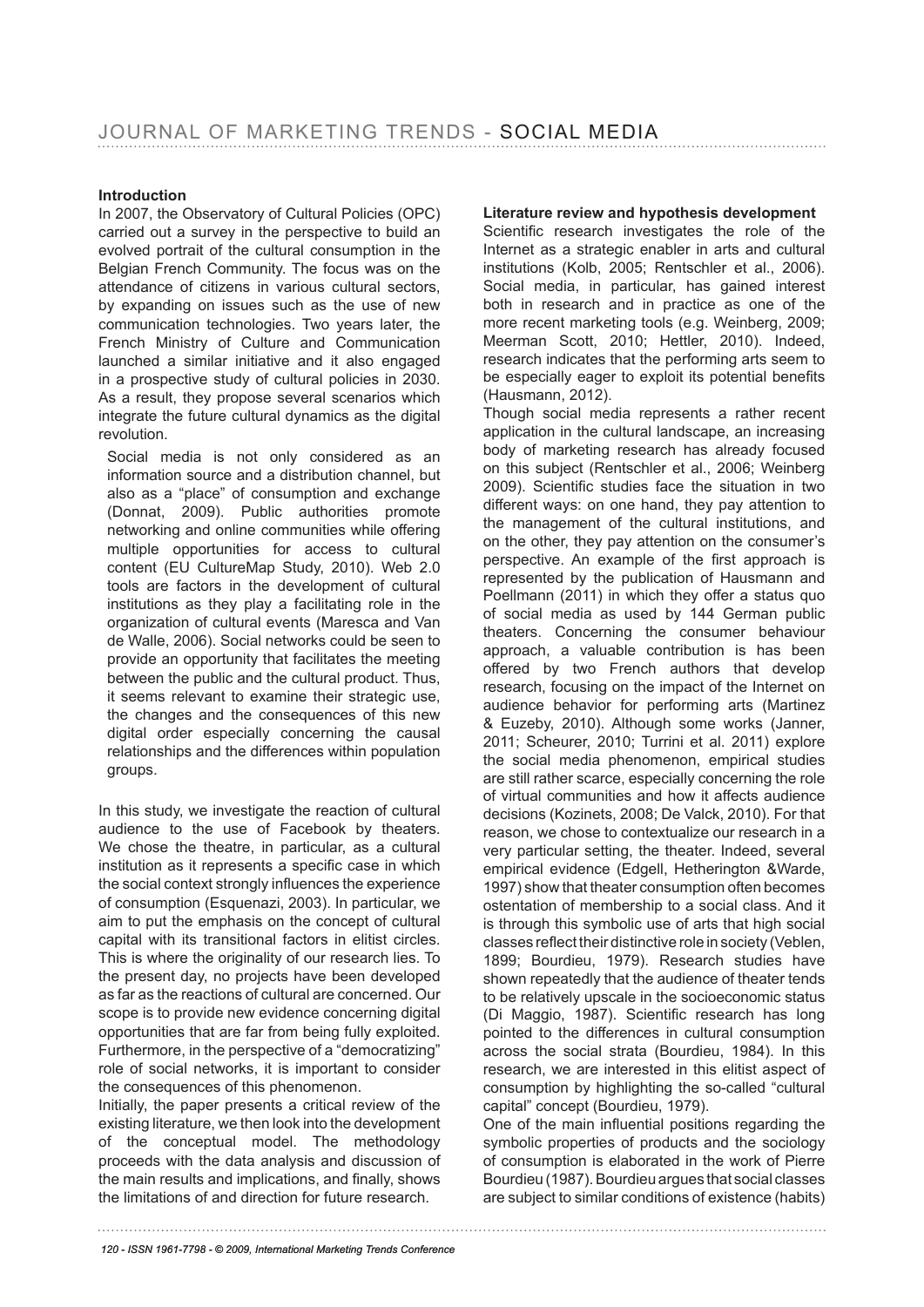and conditioning factors. Hence the members of that social class have similar preferences, taste and lifestyles (Bourdieu, 1987). In his work "Distinction: a social critique of the judgment of taste", Bourdieu provides a conceptual ground for explaining how one's taste in culture can be socially conditioned (Bourdieu, 1979; DiMaggio and Useem, 1978). He introduces the concept of cultural capital that consists of the cultural resources that are acquired through socialization.

According to Holbrook (1995), similar findings have appeared in the USA which explains how highbrow (lowbrow) tastes appear to refect a higher (lower) level of formal education. This elitist concept is also proven in a qualitative ethnography by Holt (1998) on the relevance of cultural capital to meaningrelated "embodied tastes" in such areas as clothing, housing, décor, travel, music, television, movies, reading, hobbies and food.

Regarding this theoretical refection and the empirical evidence developed in the existing literature, we focus on the elitist aspects of consumption on social networks. The question that needs to be addressed is how cultural audience reacts to the use of Facebook by theaters. We aim to explore whether cultural audience accepts or rejects Facebook, as a kind of democratization or a vulgarization of their "cultural capital". At a managerial level, we intend to predict future behavior of audience and the consequences affecting online theater communities.

The assumption is that "the set of cultural resources acquired in early life" (Bourdieu, 1984) has an impact on the habits, the interest in visiting theaters and the emotional experience within this context. According to Bourdieu, the emphasis is on the unrefective acquisition of these dispositions (Bourdieu, 1984). Colbert (2012) underlines and reviews the main factors involved in the cultural transmission as the family infuence, the education in arts, the peer and the media infuences. Looking at these dimensions, it is proven that the family infuence (Bourdieu, 1984) plays the strongest role with regards to the cultural consumptions (Van Eijck, 2012), which is reinforced by arts education (DI Maggio, 1978). Concerning the peer and the media infuences (Bearden & Etzel, 1992), we state that they play a hidden mediation role with regards to cultural behaviors (Hennion, 1988). In addition, they are also considered as environmental factors in the social cognitive theory (Bandura, 1986).

Based on the aspects which play a role in the cultural consumer behavior, we develop our conceptual model using the so-called cultural transmission determinants (Colbert and Courchesne, 2012) as independent variables and we test the outcomes of our previous qualitative study (Milano, 2014). In 2012, we conducted a pre-study that allowed us to understand the general context in which social media is used by cultural institutions and to identify key reactions of the audience (Milano, 2014). In particular, we revealed two kinds of attitudes: a positive one and a negative one that we denominated "democratization effect" and "vulgarization effect". To simplify the presentation, we linked these effects to the acceptance and the rejection of the use of Facebook by theaters. In the first case (democratization), the social network represents a means to improve the theater experience, earn new audience and increases the loyalty of the existing ones. In the second case (vulgarization), the negative perception is linked to loss of quality and the trivialization of the experience. Hence, we use these two scenarios to test the reactions of cultural audience and we posit the following:

**Hypothesis 1**: Cultural Transmission Determinants infuence the acceptance of the audience to the Facebook use by theaters – Democratization

**Hypothesis 2**: Cultural Transmission Determinants infuence the rejection of the audience to the Facebook use by theaters – Vulgarization

Moreover and for giving relevance to theater implications, we also take into account the future behaviors of cultural audience based on the outcomes of the research study by Hutter and Hautz (2013). The author's findings show how a Facebook fan page affects the perception of brands and infuence the consumers purchase decision. Basically, two main scenarios are possible: first, the commitment (Kim et al. 2008) as the active and psychological involvement of the audience in the online community. Secondly, the annoyance (Tamborini et al. 2010) understood as an unpleasant emotional state of mind of the audience.

Thus, we propose the hypothesis that the cultural transmission determinants infuence the audience behaviors in the online communities.

**Hypothesis 3**: Cultural Transmission Determinants infuence the commitment to the theater online communities

**Hypothesis 4**: Cultural Transmission Determinants infuence the annoyance with the theater online communities

Figure 1 shows the conceptual model of our study. Our model includes the four cultural transmission

#### *Journal of Marketing Trends - Volume 5 - N° 1 (Janvier 2018) - 121*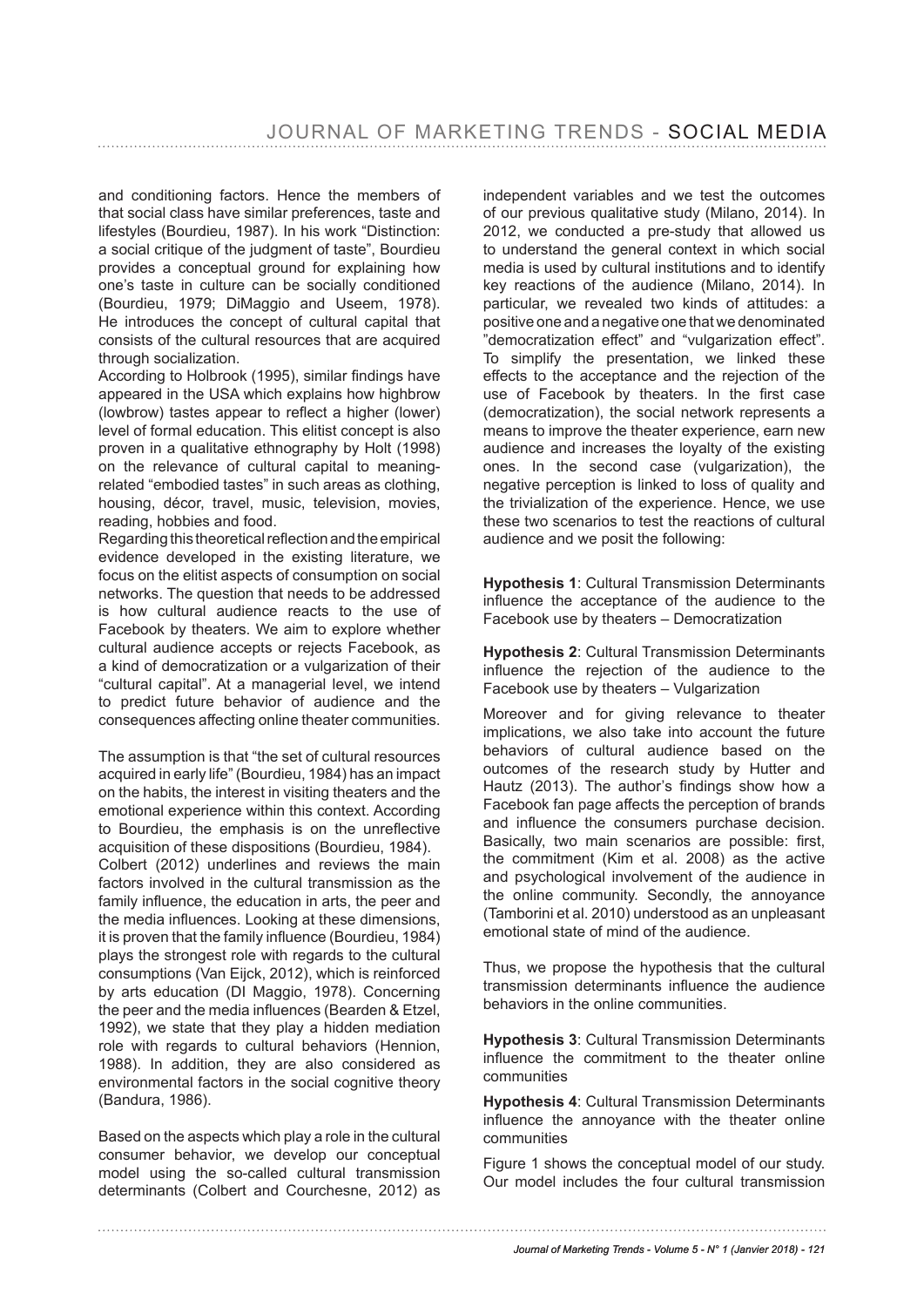determinants as independent variables and highlights the infuence of those dimensions on the reaction of the audience and on the consequences in the theater online community (dependent variables).

We added control variables such as geo-demographic aspects (gender, nationality, age, level of income, etc.) and behavioristic aspects such as the use of Facebook and the theater consumption. To understand the psychographic aspect we used the Big Five personality traits dimensions as a moderating effect (Rammstedt and John, 2007). To conclude, we therefore test the following:

**Hypothesis 5**: Psychographic aspects impact the acceptance of the audience to the Facebook use by theaters – Democratization

**Hypothesis 6**: Psychographic aspects impact the rejection of the audience to the Facebook use by theaters – Vulgarization

**Hypothesis 7**: Psychographic aspects impact the commitment to the theater online communities

Hypothesis 8: Psychographic aspects impact the annoyance with the theater online communities

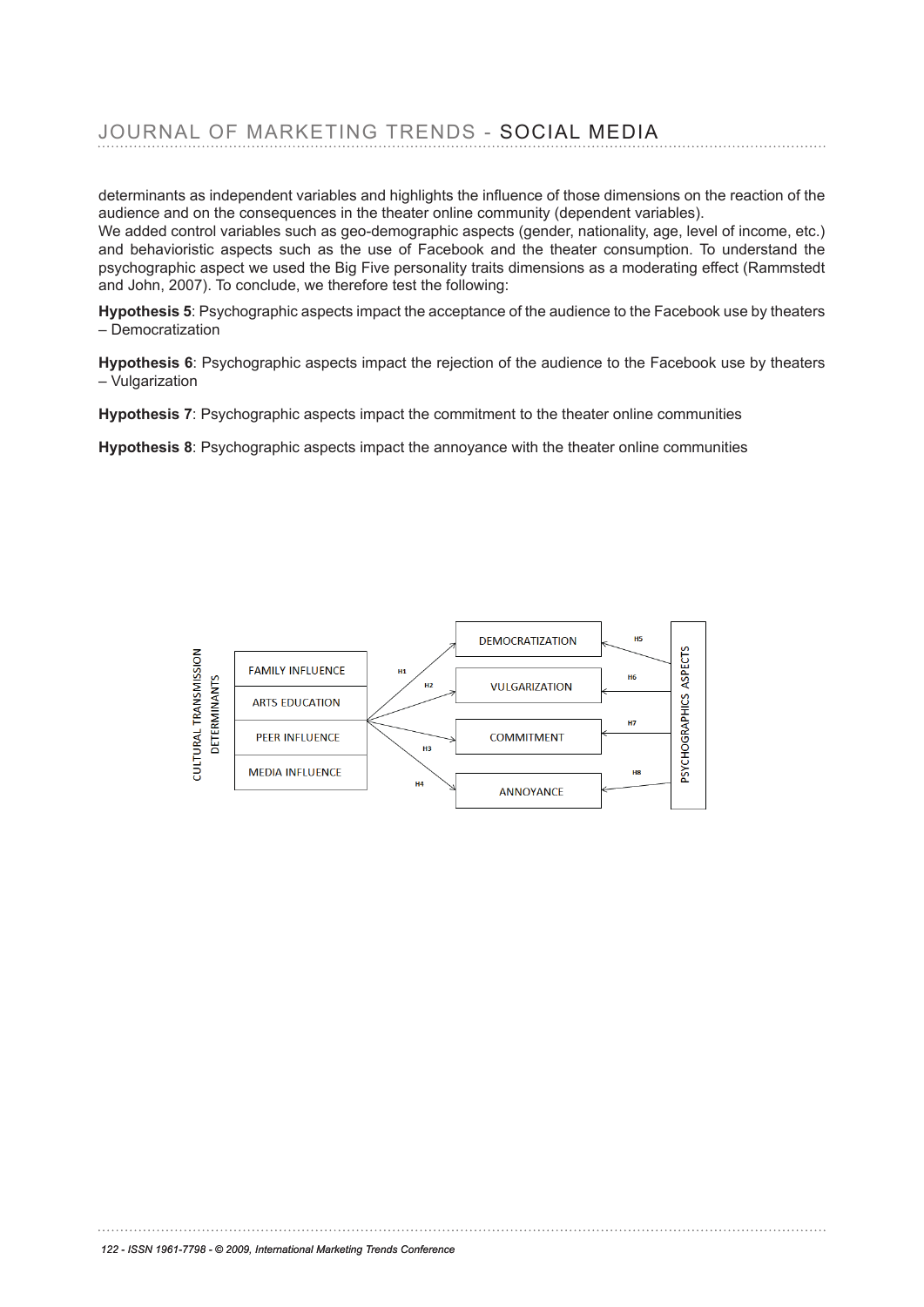#### **FIGURE 1 - Conceptual Model**

#### **Dataset**

We developed an online survey that consists of 20 closed questions measured on 5-point-rating scales (from 1=strongly agree to 5=strongly disagree) and concerned theater's behaviors, the use of Facebook and socio-T=strongly agree to 5=strongly disagree) and concerned trieater siberiaviors, the use of Facebook and socio-<br>demographic variables. Democratization and vulgarization were set up on six items based on our previous qualitative study (Milano, 2014), while commitment and annoyance were measured using a total of six items parameters study (million, 2011), million commitment and dame junes instead from dening a tell of one here.<br>based on the research study by Hutter and Hautz (2013).

We then conducted a pre-test with a limited number of cultural consumers (250 respondents) in order to refine and improve the model. To avoid all issues concerning the privacy policies with the direct contact of the audience, we built a network of institutions interested in forwarding the online survey to their consumers. We sent the link to Belgian, Italian, German and English cultural institutions in add to the EU Cultural Section (1999) - with the objective to reach their European partners. At the end, we launched a multilanguage standardized questionnaire – available in English, French, Italian and Dutch - in February 2016 and we were able to collect<br>521 responses 521 responses.

The dataset is mainly composed of Europeans (86.1%), of whom women constituted (56,8%) and 27,8% The dataset is mainly composed of Edropeans (60.1%), or wholl women consituted (56,6%) and 27,6%<br>were between 50 and 64, with a high educational level (bachelor's and master's degree (66.4%). Of the total sample, 79.3% have a Facebook profle and they spend at least 1 hour per day on it (47.8%). They do not have a theater subscription  $(82.8%)$  and tend to go to the theater less than 3 times per year  $(38.8%)$ . The tables below (Table 1a and Table 1b) summarize the main demographic and behavioristic aspects of the current sample.  $\alpha$  becomes of the current sample . The current sample sample  $\alpha$ 

|             | <b>GENDER</b> | <b>NATIONALITY</b>  | <b>AGE</b>           | <b>EDUCATION</b>       | <b>OCCUPATION</b>    |
|-------------|---------------|---------------------|----------------------|------------------------|----------------------|
| <b>MODE</b> | Female        | Belgium             | 50-64 $y$            | <b>Bachelor Degree</b> | Employed             |
| <b>SD</b>   | ,496          | 6,174               | 1,253                | 1,270                  | 2,716                |
| %           | 56,8          | 29,8                | 27,8                 | 33,2                   | 32                   |
|             |               | THEATER             | <b>THEATER</b>       | <b>FACEBOOK</b>        | <b>FACEBOOK TIME</b> |
|             | <b>INCOME</b> | <b>SUBSCRIPTION</b> | <b>CONSUMPTION</b>   | <b>PROFILE</b>         | <b>SPENT</b>         |
| <b>MODE</b> | Undeclared    | No                  | < 3 in the last year | Yes                    | $0-1h$               |
| <b>SD</b>   | 3,256         | ,378                | ,989                 | ,406                   | ,828                 |
| %           | 35,4          | 82,8                | 38,8                 | 79,3                   | 47,8                 |

#### **TABLE 1a – Descriptive Statistics with mode, standard deviations and percentages TABLE 1 a – De s c ript iv e St at is t ic s wit h m o de , s t andard de v iat io ns and**  LE 1a <mark>– Descri</mark>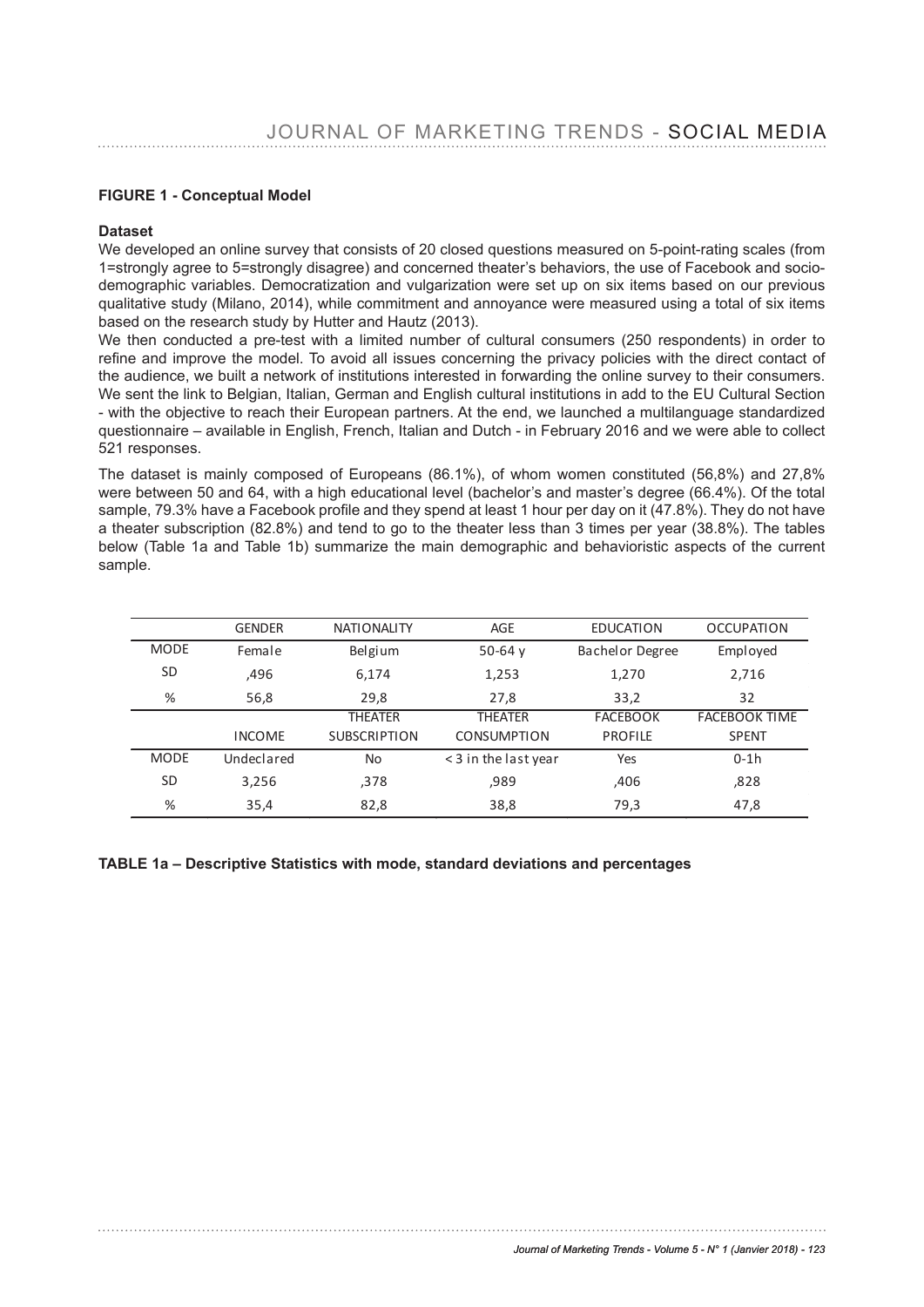| Gender            | $\frac{\%}{\phantom{0}}$ | Level of Education  | $\frac{\%}{\%}$          | Facebook Profile           | $\frac{\%}{\frac{1}{2}}$ |
|-------------------|--------------------------|---------------------|--------------------------|----------------------------|--------------------------|
| Female            | 56,8                     | High school diploma | 18,4                     | Yes                        | 79,3                     |
| Male              | 43,2                     | Bachelor's degree   | 33,2                     | No                         | 20,7                     |
| Age               | $\frac{\%}{\frac{1}{2}}$ | Graduate degree     | 33                       | Hours spent per day        | $\frac{\%}{\frac{1}{2}}$ |
| Under 18y         | 11,6                     | Professional Degree | 10,8                     | $0-1h$                     | 47,8                     |
| 18-29 y           | 22,6                     | Doctoral Degree     | 4,7                      | $1-3h$                     | 32,6                     |
| $30-49y$          | 22,6                     | Occupation          | $\frac{\%}{\%}$          | $3-5h$                     | 17,1                     |
| 50-64 $v$         | 27,8                     | Employed for wages  | 32                       | Over 5h                    | 2,5                      |
| Over 65 y         | 15,4                     | Self-employed       | 19,1                     | Theater Subscription       | $\frac{\%}{\frac{1}{2}}$ |
| Nationality       | $\frac{\%}{\phantom{0}}$ | Out of work         | 2,7                      | Yes                        | 17,2                     |
| France            | 13,3                     | Student             | 30,1                     | <b>No</b>                  | 82,8                     |
| Belgium           | 29,8                     | Retired             | 16,1                     | Theater Consumption        | $\frac{\%}{\frac{1}{2}}$ |
| Italy             | 11,8                     | Income              | $\frac{\%}{\frac{1}{2}}$ | Never                      | 31,8                     |
| Spain             | 6,6                      | Under 10,000€       | 25,6                     | < 3 times in the last year | 38,8                     |
| UK                | 16,8                     | 10,000-34,999€      | 11                       | 3-5 times in the last year | 16,9                     |
| Germany           | 6                        | 35,000-49,999€      | 16,5                     | >6 times in the last year  | 12,4                     |
| EU (total)        | 86,1                     | Over 50,000€        | 11,5                     |                            |                          |
| Rest of the World | 13,9                     | Not declared        | 35,4                     |                            |                          |

### **TABLE 1b – Descriptive Statistics with frequencies for nominal and ordinal variables Re s ult s**

#### **Results**

кеsuпs<br>Since this research attempts to investigate the impact of Facebook on theater audience behaviour, we are putting the emphasis on the transmission factors of cultural capital in elitist circles. In measuring our the paralysing the emphasis on the transmission ractors of calibrary explication choice in measuring our determinants, the relationships and causalities between them, we aim to provide new evidence concerning opportunities that are far from being fully understood and exploited.

#### *Correlation Effects*

As we can see in table 2, two of the cultural transmission determinants like peers (.142, p < .05) and the media infuences (.149, p < .05) have a positive impact on the vulgarization effect and on the annoyance effect (peer .181, p < .05 and media .174, p < .05). It proves that those who are more infuenced by environmental factors are nore likely to reject the use of Facebook and will therefore become more annoyed with the online community. On the opposite side, there is no signifcant relationship between cultural transmission determinants and the democratization effect. At this stage of the process, it seems that two of our hypotheses (H1 and H3) are not confrmed, therefore we cannot consider that each of the four cultural transmission determinants play a role in the acceptance of the use of Facebook by theaters nor do they make the audience committed in the online community.

As the most relevant insight based on our research framework (see fgure 1), table 2 shows that there is a As the most relevant insight based on our research namework (see lighte 1), table 2 shows that there is a<br>positive relationship ( .213, p < .05) between the democratization and the commitment effects, such as the vulgarization and the annoyance effects ( .396, p < .05). Contrary to that, we underline negative associations between the democratization and the annoyance effect (-.187,  $p < .05$ ); and the same appears between the vulgarization and the commitment within the online communities ( $-212$ ,  $p < 05$ ).

After examining the correlations among the dependent and independent variables, we would like to underline some other interesting points linked to the control variable associations – see geo-demographic and behavioristic aspects in table 2.

benavioristic aspects in table z.<br>Gender has a positive impact on the annoyance effects (.145, p< .05) and peer influence (.123, p< .05); age has a positive relationship on media infuence (.148, p< .05), vulgarization (.215, p< .05) and annoyance (.241,  $p<sub>1</sub>$ , p  $p<sub>2</sub>$ , p  $p<sub>2</sub>$ , p  $p<sub>3</sub>$ , p  $p<sub>4</sub>$ , p  $p<sub>5</sub>$ , p  $p<sub>6</sub>$ , p  $p<sub>7</sub>$ , p  $p<sub>8</sub>$ , p  $p<sub>9</sub>$  and annegates  $p<sub>7</sub>$ , p  $p<sub>8</sub>$ , p  $p<sub>9</sub>$  and annegates  $p<sub>6</sub>$ . The m

influenced by environment also are more likely the use of the use of the use of the use of the use of the use o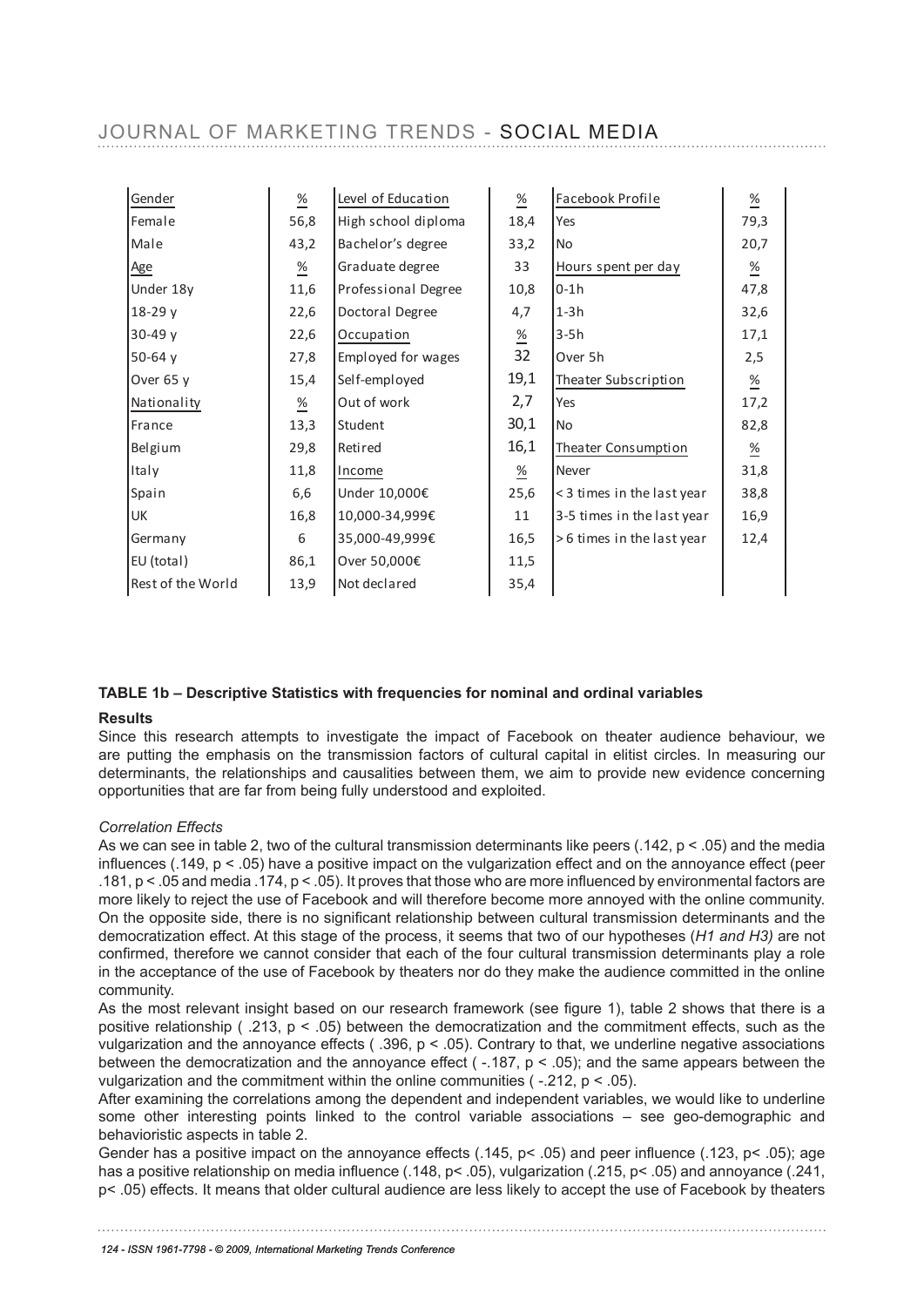and will become more annoyed with the online community. Furthermore, the control variable called "nationality" is associated neither with the dependent nor the independent variable, indicating that the cultural differences are insignifcant for analysis purpose.

Other results concerning the use of Facebook show that cultural audience that does not have a profle is less likely to accept ( $-123$ ,  $p < 05$ ) its use and therefore become more annoyed ( $188$ ,  $p < 05$ ) with the online community. Moreover, the time spent on Facebook is negatively correlated to arts education ( $-116$ , p < .05), age ( $-237$ , p < .05) and income level ( $-149$ , p < .05); proving that those with no art education, who are younger, and with a low level of income, spends more time on Facebook.

Bivariate correlations for all pairs of variables

|                                                                                                                     | Family     | Education in         | Peer                 | Media     |                                                     |          |                                |                              |          |             |                   | Level of               |            | Level of | Theater | Theater                  | Facebook  | Facebook |
|---------------------------------------------------------------------------------------------------------------------|------------|----------------------|----------------------|-----------|-----------------------------------------------------|----------|--------------------------------|------------------------------|----------|-------------|-------------------|------------------------|------------|----------|---------|--------------------------|-----------|----------|
| Variables                                                                                                           | Influence  | Arts                 | Influence            | Influence | Democratization Vulgarization Committment Annoyance |          |                                |                              | Gender   | Nationality | Age               | Education              | Occupation | Income   |         | Subscription Consumption | Profile   | Time     |
| Family Influence                                                                                                    |            |                      |                      |           |                                                     |          |                                |                              |          |             |                   |                        |            |          |         |                          |           |          |
| Education in Arts                                                                                                   | $-.097$    |                      |                      |           |                                                     |          |                                |                              |          |             |                   |                        |            |          |         |                          |           |          |
| Peer Influence                                                                                                      | ,023       | ,064                 |                      |           |                                                     |          |                                |                              |          |             |                   |                        |            |          |         |                          |           |          |
| Media Influence                                                                                                     | $-.206$ ** | $-0.020$             | $,185$ <sup>**</sup> | u         |                                                     |          |                                |                              |          |             |                   |                        |            |          |         |                          |           |          |
| Democratization                                                                                                     | $-011$     | $-0.016$             | $-064$               | $-0.019$  |                                                     |          |                                |                              |          |             |                   |                        |            |          |         |                          |           |          |
| Vulgarization                                                                                                       | $-0.023$   | 0,087                | ,142"                | ,149**    | $-423$                                              |          |                                |                              |          |             |                   |                        |            |          |         |                          |           |          |
| Committment                                                                                                         | ,080       | $-0,099$             | $-.067$              | ,056      | ,213"                                               | $-212$   | 1                              |                              |          |             |                   |                        |            |          |         |                          |           |          |
| Annoyance                                                                                                           | $-0,098$   | ,028                 | .181                 | .174      | $-.187$ <sup>**</sup>                               | .396"    | $-313"$                        | -1                           |          |             |                   |                        |            |          |         |                          |           |          |
| Gender                                                                                                              | ,038       | $-0.02$              | ,123"                | ,097      | $-0.076$                                            | ,085     | ,002                           | ,145**                       | 1        |             |                   |                        |            |          |         |                          |           |          |
| Nationality                                                                                                         | $-0.013$   | ,081                 | ,065                 | ,032      | ,016                                                | ,085     | $-.050$                        | ,036                         | $-0.074$ | 1           |                   |                        |            |          |         |                          |           |          |
| Age                                                                                                                 | $-.103$    | $-052$               | $-.002$              | ,148"     | $\cdot$ ,<br>167 $^{\ast\ast}$                      | ,215     | 28<br>$-141$                   | $\ddot{\phantom{1}}$<br>,241 | $-0.007$ | $-049$      | 1                 |                        |            |          |         |                          |           |          |
| Level of Education                                                                                                  | ,007       | $-0.031$             | $-.031$              | $-068$    | $-062$                                              | $-.019$  | $-0.035$                       | $-0.06$                      | $-0.023$ | ,032        | ,405**            |                        |            |          |         |                          |           |          |
| Occupation                                                                                                          | $-0.075$   | ,025                 | ,061                 | ,076      | ,007                                                | ,059     | $-0.018$                       | ,034                         | $-0.030$ | ,005        | $-0.036$          | $\textbf{--,390}^{**}$ | 1          |          |         |                          |           |          |
| Level of Income                                                                                                     | ,057       | ,011                 | $-.087$              | $-0.040$  | $-.071$                                             | ,060     | $-0.097$                       | ,043                         | $-0.086$ | $-0.020$    | ,619"             | ,359**                 | $-116$ **  |          |         |                          |           |          |
| Theater Subscription                                                                                                | ,006       | ,073                 | ,119"                | ,150**    | ,054                                                | $-051$   | $-0.008$                       | ,003                         | $,147$ " | $-013$      | $\cdot, 180^{**}$ | $-050$                 | $-.004$    | $-146$   |         |                          |           |          |
| Theater Consumption                                                                                                 | ,019       | $-152$               | $-.016$              | $-.227$   | ,023                                                | $-0.094$ | ,017                           | $-137$                       | $-173$   | ,014        | ,019              | ,011                   | ,013       | ,040     | $-519$  | 1                        |           |          |
| Facebook Profile                                                                                                    | $-048$     | ,041                 | ,032                 | ,086      | $-123$ <sup>*</sup>                                 | ,100     | $\cdot$ ,<br>117 $^{\ast\ast}$ | ,188"                        | ,051     | $-0.035$    | $,342$ **         | $-019$                 | ,063       | ,210     | $-051$  | $-0.077$                 | T         |          |
| Facebook Time                                                                                                       | ,033       | $-116$ <sup>**</sup> | ,050                 | ,044      | ,084                                                | $-071$   | ,099                           | $-0.091$                     | $-0.050$ | $-0.015$    | $-.237$ **        | $-053$                 | ,041       | $-149$   | ,087    | ,040                     | $-459$ ** | 1        |
| Pearson's correlation is significant at level: *p< .10 and **p < .05; means and standard deviations in the diagonal |            |                      |                      |           |                                                     |          |                                |                              |          |             |                   |                        |            |          |         |                          |           |          |

#### *Linear Regression Effects*

The linear regression analysis shows that media and peer infuence have an effect on vulgarization (media .132, p< .05) and the annoyance (media .130, p< .05 and peer .158, p< .05). It means that those who are more infuenced by their peers and media will be more annoyed with the online community and that those who are more infuenced by media are more likely to reject the use of Facebook by theaters. Table 3 confrms the results of the correlation analysis and shows clearly that no signifcant relationship exists between cultural transmission determinants and the democratization effect.

These outcomes clearly underline that environmental factors have an impact both on the vulgarization and the annoyance effect as a confrmation of our hypotheses (*H2 and H4*). Likewise, two of our hypotheses are rejected (*H1 and H3)*: family infuence, arts education as well as peer and media infuences do not play a role in the acceptance of the use of Facebook nor do they have an infuence on the commitment of the audience within the online community.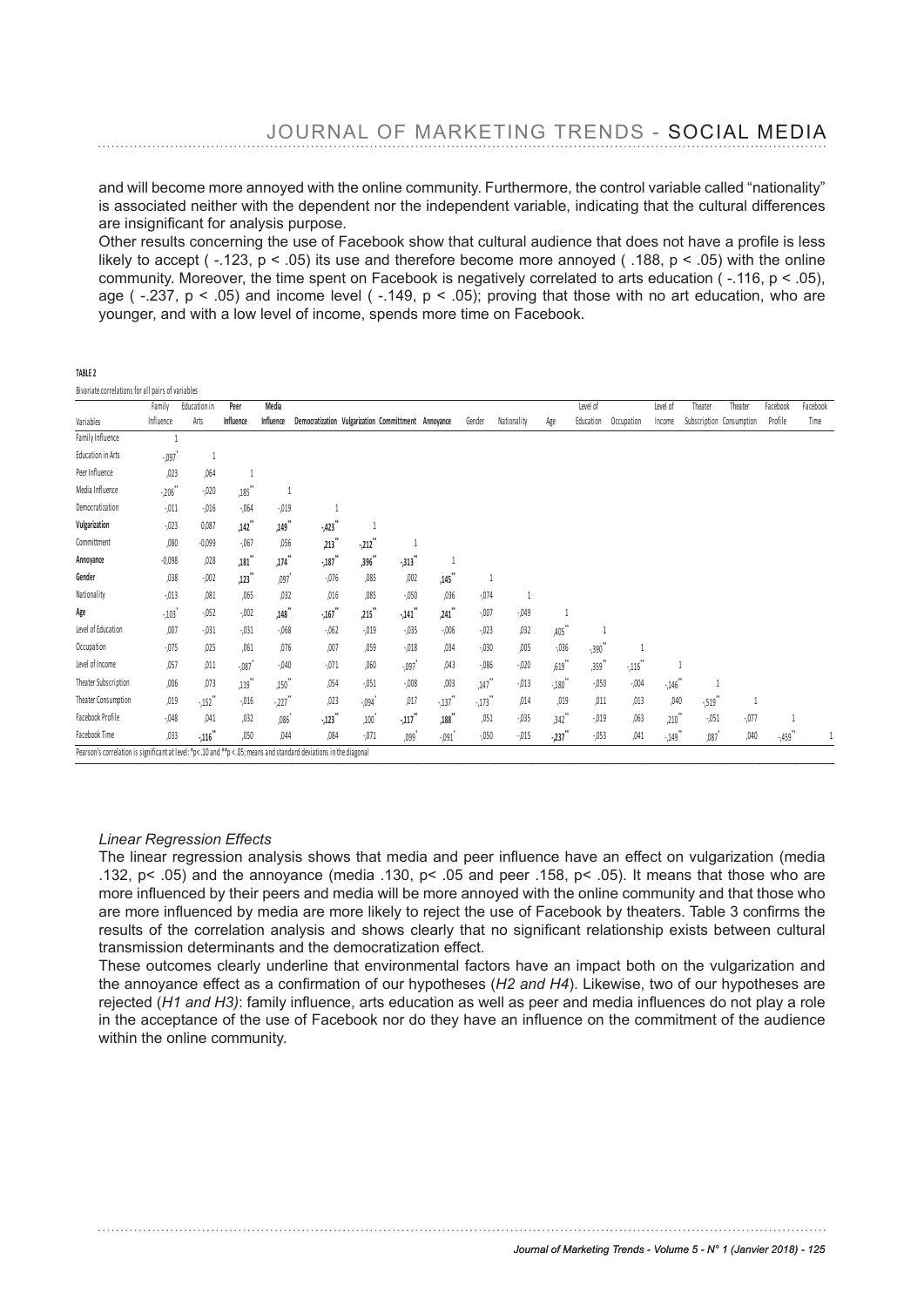### JOURNAL OF MARKETING TRENDS - SOCIAL MEDIA an influence on the committee on the committee with ment of the audience with the online community  $\alpha$

|                         |                 |      | Model 1 |                        |              |                 |      | Model 2   |                       |        |                   |
|-------------------------|-----------------|------|---------|------------------------|--------------|-----------------|------|-----------|-----------------------|--------|-------------------|
|                         | Loading SE Beta |      |         |                        | $\mathsf{P}$ | Loading SE Beta |      |           |                       | P      | <b>HYPOTHESES</b> |
| (Constant)              | 4.279           | .257 |         | 16,634,000             |              | .888            | .278 |           | 3,189, 002            |        |                   |
| <b>FAMILY INFLUENCE</b> | $-.010$         |      |         | ,035 -,013 -,285       | ا 776.       | .009            |      | ,038,010  | .227                  | ا 820. | H <sub>2</sub>    |
| ARTS EDUCATION          | -.018           |      |         | 757, 309,- 014,- 057,  |              | 119,            |      | ,062, 083 | 1,916,056             |        | H2                |
| PEER INFLUENCE          | $-.077$         |      |         | ,057 -,061 -1,360 .174 |              | .156            |      |           | ,062, 2,538 112, 062, |        | H <sub>2</sub>    |
| <b>MEDIA INFLUENCE</b>  | -.011           |      |         | ,048 -,010 -,224 ,823  |              | .151            |      |           | 004, 2,932 132, 052,  |        | H <sub>2</sub>    |
|                         |                 |      |         |                        |              |                 |      |           |                       |        |                   |

a. Dependent Variable: DEMOCRATIZATION b. Dependent Variable: **VULGARIZATION**

|                         |                                   |      | Model 3 |                   |      |                                  |      | Model 4    |              |        |                   |
|-------------------------|-----------------------------------|------|---------|-------------------|------|----------------------------------|------|------------|--------------|--------|-------------------|
|                         | Loading SE                        |      | Beta    |                   | P    | Loading                          | SE   | Beta       |              | P      | <b>HYPOTHESES</b> |
| (Constant)              | 3.711                             | .255 |         | 14,542            | .000 | 1,151                            | ,335 |            | 3,434,001    |        |                   |
| <b>FAMILY INFLUENCE</b> | .071                              | .034 | ,092    | 2,055             | .040 | $-.076$                          |      | ,045 -,073 | -1.670 .0951 |        | H <sub>4</sub>    |
| ARTS EDUCATION          | $-.108$                           | .057 | -,083   | -1,905            | .057 | .024                             |      | ,075,014   | ,314         | ا 753. | H <sub>4</sub>    |
| <b>PEER INFLUENCE</b>   | $-.101$                           |      |         | .057 -.080 -1,796 | .073 | .268                             |      | ,074, 158  | 000, 3,606   |        | <b>H4</b>         |
| <b>MEDIA INFLUENCE</b>  | .092                              | .047 | .088    | 1,937             | ,053 | .181                             |      | ,062, 062  | 004, 2,916   |        | Η4                |
|                         | a. Dependent Variable: COMMITMENT |      |         |                   |      | b. Dependent Variable: ANNOYANCE |      |            |              |        |                   |

#### **TABLE 3 - Linear multiple regression for cultural transmission determinants on democratization, vulgarization, commitment and annoyance.** and independent s ample t-t est (Tables 4 a and 4 b) to underline the major  $\mathcal{A}$

#### *Multigroup Effects*

In order to extrapolate more information from our dataset, we proceed with an independent sample t-test (Tables 4a and 4b) to underline the major differences in means between different groups within the population.

#### **Table 4a**

*Independent Group T-Test on Gender* 

|                      |      | Female    | Male |      |            |
|----------------------|------|-----------|------|------|------------|
|                      | M    | <b>SD</b> | M    | SD   | T-Test     |
| Annoyance            | 2,43 | ,838      | 2,68 | ,803 | $-3.284**$ |
| Theater Subscription | 1,78 | ,412      | 1,89 | ,304 | $-3,313**$ |
| Theater Consumption  | 2,26 | 1,008     | 1,92 | ,876 | $3,967**$  |

\*\*p< ,001 N=493

#### **Table 4b**

#### *Independent Group T-Test on Age*

|                  |      | Less than 30 years old |      | More than 30 years old |            |
|------------------|------|------------------------|------|------------------------|------------|
|                  | M    | SD                     | M    | SD                     | T-Test     |
| Vulgarization    | 1,95 | ,630                   | 2,21 | ,728                   | $-3,985**$ |
| Annoyance        | 2,33 | ,706                   | 2,63 | ,869                   | $-3,785**$ |
| Facebook profile | 1,06 | ,231                   | 1,29 | ,450                   | $-6,041**$ |
| Facebook Time    | 2,00 | .843                   | 1,58 | .743                   | 5,598**    |
| **p<,001 N=493   |      |                        |      |                        |            |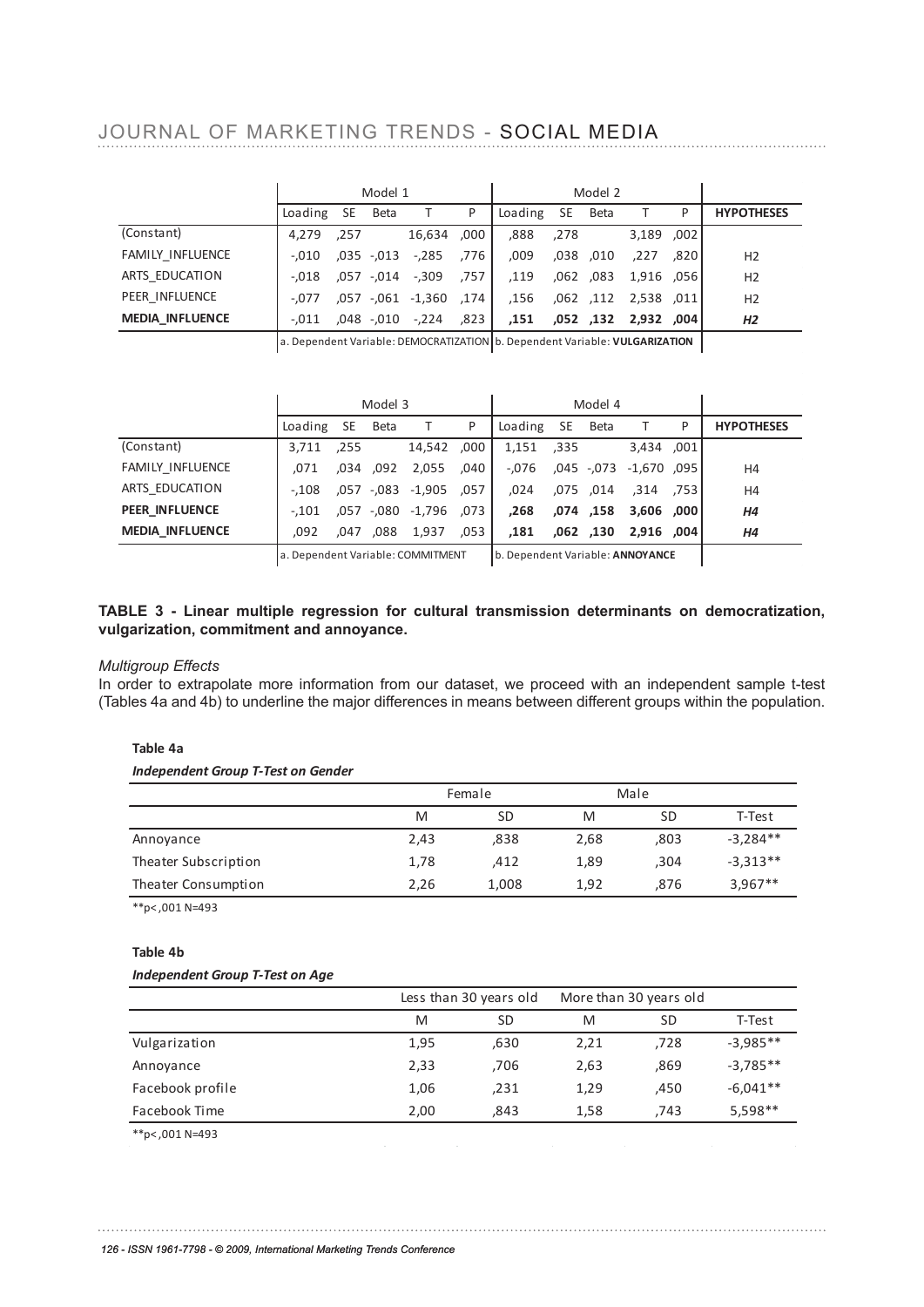There is a signifcant difference in the annoyance effect by females (M=2.2, SD=1.3) and males (M=2.68, SD=.803); t(491)=-3.284 p<.001. Other significant differences are detectable in the theater subscription {f (M=1.78, SD=.412) and m (M=1.89, SD= .304);  $t(491)=-3.313$  p < .001} and in the theater consumption {f (M=2.226, SD= 1.008) and m (M=1.92, SD= .876); t(491)=3.967 p < .001}. These results suggest that males tend to become more annoyed with the online community and subscribe more to the theaters, even if they frequent the theater less than women do. The more more interest who are more likely than  $\alpha$ 

With regards to the differences between different age groups, we can say that several signifcant differences exist in the vulgarization effect {<30y (M=1.95, SD=.630)and >30y (M=2.21, SD= .728); t(472)=-3.985 p<.001} and in the annoyance effect {<30y (M=2.33, SD=.706) and >30y (M=2.63, SD= .869); t(472)=-3.785 p<.001}. Another signifcant difference is detectable in the use of Facebook {<30y (M=2.00, SD= .843) and >30y Another significant difference is detectable in the use or Pacebook {Sovy (M-2.00, SD- .643) and 250y<br>(M=1.58, SD= .743); t(472)=5.598 p < .001}. To conclude, cultural audience over 30 is less likely to accept the use of Facebook by theaters and will therefore become more annoyed with the online community. Moreover, they tend to spend less time on Facebook compared to the youngest age group.

#### **If we there is a consideration of the audience intervals in the audience in the audience in the audience in the audience in the audience in the audience in the audience in the audience in the audience in the audience in t**

As we are interested in the moderating effect of the Big fve personalities (Rammestedt & John, 2007), we use the paired-samples t-test for testing if the different personalities play a role in the reaction of the audience. These outcomes (Table 5) represent a confrmation of our last four hypotheses, which states that psychographic aspects impact the positive or negative reaction of the audience to the use of Facebook by theaters and, achoocol impact the positive of hegative reaction of the didatonee to the deeper recessor. By theatere difference on recession and consequently, their beahviours in the theater online communities.

The different personalities play a role in the reaction of the audience: neuroticism  $\{t(521)=28.510, p < .001\}$ and agreeableness {t(521)=20.221, p < .001} are positively impacted, while a strongly significant relation exists between extraversion  $\{t(521)=36.690, p < .001\}$ , agreeableness  $\{t(521)=30.737, p < .001\}$  and openness  $\{t(521)=27.912, p < .001\}$ . In other words, those who are more neurotic and agreeable are more likely to agree with the democratization effect of Facebook. Similarly, those who are less extravert, agreeable and open are more likely to agree with the vulgarization effect of Facebook.

more likely to agree with the vulganzation effect of I acebook.<br>If we take into consideration the behavior of the audience in the online communities, we can detect the same relationship those who are more neurotic  $\{(521)=20.035, p < .001\}$  and agreeable  $\{(521)=17.459, p < .001\}$ will be more committed to the online community while those who are less extravert  $\{\dot{t}(521)=21.958, p<.001\}$ , agreeable  $\{t(521)=18.648, p < .001\}$  and open  $\{t(521)=17.499, p < .001\}$  will become more annoyed with the online community.

|                                      | Democratization | Vulgarization | Commitment | Annoyance   |
|--------------------------------------|-----------------|---------------|------------|-------------|
| Extraversion                         | 14.779*         | $-36,690**$   | 5.700*     | $-21,958**$ |
| Agreableness                         | $20,211**$      | $-30,737**$   | 17.459**   | $-18,648**$ |
| Conscientiousness                    | 18,531*         | $-25,082*$    | $10.426*$  | $-15,790*$  |
| Neuroticism                          | 28,510**        | $-24,177*$    | $20,035**$ | $-10,779*$  |
| <b>Openess</b>                       | 12.784*         | $-27.912**$   | $5.593*$   | $-17,499**$ |
| p-value: *p<.05 and **p <.001; N=521 |                 |               |            |             |

#### **TABLE 5** - The t-value of Paired T-Test Results for the BIG Five Personalities

#### **SEM Findings**

In order to shed new light on the linear analysis we conducted previously and with the objective to run multivariate causal relationships in our model, we applied Structural Equation Modelling with the support of<br>AMOS 24 AMOS 24.

First, the structural model was used to assess the internal relationships and the causal consistency of the In the constructs. Those findings are summarized in Table 6. As we can clearly notice, 4 models were developed with the purpose of presenting multiple-group analysis and running the control variables already resulted signifcant in our linear regressions – like gender, age and the use of Facebook. Among the four cultural transmission determinants, the only one that impacts the annoyance with the theater online community is represented by the media influence (0.17 \*\*\*), especially by participants above 30 (0.267 \*\*\*) having a Facebook profile (0.195<br>\*\*\*) Modelling with the support of AMOS 2014 \*\*\*). Women seem to agree more with the rejection of the Facebook use by theaters (vulgarization effect). This reaction is due to the media influence  $(0.225***)$ .  $\frac{F}{\sigma}$  and the model model was used to assess the internal relation of  $\sigma$ .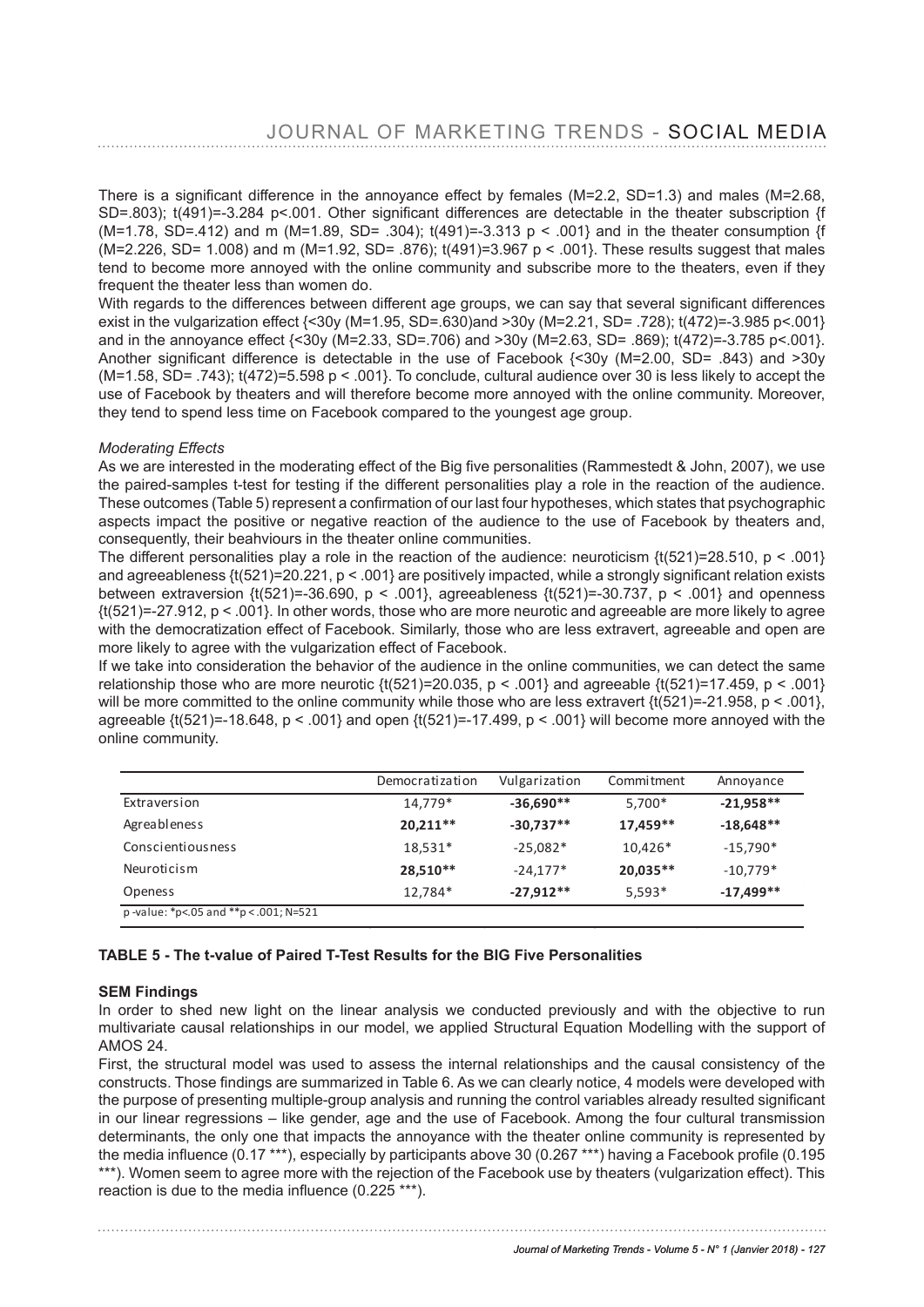#### Table 6

Unstandardized, Standardized, and Significance Levels for Model in Figure 2 (Standard Errors; N = 521)

| <b>Parameter Estimate</b>    |                                                                |       | Model 1             |       |                                                                | Model 2 - Gender (Female) |                     |       |  |  |
|------------------------------|----------------------------------------------------------------|-------|---------------------|-------|----------------------------------------------------------------|---------------------------|---------------------|-------|--|--|
|                              | Unstandardized                                                 | S.E.  | <b>Standardized</b> | p     | Unstandardized                                                 | S.E.                      | <b>Standardized</b> | p     |  |  |
| FAMILY INFL -->DEM           | $-0.047$                                                       | 0,062 | $-0,036$            | 0,446 | 0,019                                                          | 0,087                     | 0,015               | 0,826 |  |  |
| ARTS EDU-->DEM               | 0,03                                                           | 0,037 | 0,039               | 0,414 | $-0,043$                                                       | 0,053                     | $-0,054$            | 0,419 |  |  |
| PEER INFL-->DEM              | $-0.001$                                                       | 0.037 | $-0.001$            | 0,98  | $-0.024$                                                       | 0.055                     | $-0.028$            | 0,659 |  |  |
| MEDIA INFL->DEM              | 0,037                                                          | 0,045 | 0,039               | 0,406 | 0,127                                                          | 0,064                     | 0,128               | 0,046 |  |  |
| <b>FAMILY INFL--&gt;VULG</b> | 0,013                                                          | 0,06  | 0,011               | 0.834 | 0,061                                                          | 0,084                     | 0.05                | 0,469 |  |  |
| ARTS EDU--> VULG             | 0,067                                                          | 0,036 | 0,094               | 0,06  | 0,048                                                          | 0,051                     | 0,066               | 0,344 |  |  |
| PEER INFL-->VULG             | 0,059                                                          | 0,036 | 0,081               | 0,102 | 0,115                                                          | 0,053                     | 0,148               | 0,029 |  |  |
| <b>MEDIA INFL--&gt; VULG</b> | 0,108                                                          | 0,043 | 0,122               | 0,013 | 0,204                                                          | 0,061                     | 0,225               | ***   |  |  |
| <b>FAMILY INFL--&gt;COMM</b> | 0,081                                                          | 0,059 | 0,062               | 0,172 | $-0,025$                                                       | 0,081                     | $-0,019$            | 0,763 |  |  |
| ARTS EDU--> COMM             | $-0.075$                                                       | 0,035 | $-0,098$            | 0,031 | $-0,065$                                                       | 0,05                      | $-0,082$            | 0,19  |  |  |
| PEER INFL-->COMM             | $-0,002$                                                       | 0,035 | $-0,003$            | 0,946 | 0,048                                                          | 0,051                     | 0,057               | 0,349 |  |  |
| MEDIA INFL-->COMM            | 0,122                                                          | 0,043 | 0,127               | 0,004 | 0,079                                                          | 0,059                     | 0,08                | 0,185 |  |  |
| <b>FAMILY INFL--&gt;ANN</b>  | $-0,087$                                                       | 0,047 | $-0,088$            | 0,065 | $-0,16$                                                        | 0,062                     | $-0,169$            | 0,01  |  |  |
| <b>ARTS EDU--&gt; ANN</b>    | $-0.019$                                                       | 0,028 | $-0,033$            | 0.497 | $-0,016$                                                       | 0,038                     | $-0.028$            | 0,673 |  |  |
| PEER INFL-->ANN              | 0,086                                                          | 0,028 | 0,145               | 0,002 | 0,098                                                          | 0,039                     | 0,161               | 0,012 |  |  |
| <b>MEDIA INFL--&gt; ANN</b>  | 0,123                                                          | 0,034 | 0,17                | ***   | 0,1                                                            | 0.045                     | 0,14                | 0,028 |  |  |
|                              | (Notes) x2 = 67,480; p<.001; GFI 0,969, NFI 0,918, RMSEA 0,023 |       |                     |       | (Notes)χ2 = 77,895; p<.001; GFI 0,946 , NFI 0,901, RMSEA 0,039 |                           |                     |       |  |  |

| <b>Parameter Estimate</b>    |                       |       | Model 3 - Age (>30 years old) |       | Model 4 - Use of Facebook (Profile) |       |                     |       |  |
|------------------------------|-----------------------|-------|-------------------------------|-------|-------------------------------------|-------|---------------------|-------|--|
|                              | <b>Unstandardized</b> | S.E.  | <b>Standardized</b>           | p     | <b>Unstandardized</b>               | S.E.  | <b>Standardized</b> | p     |  |
| FAMILY INFL -->DEM           | $-0,063$              | 0,081 | $-0,047$                      | 0,44  | $-0.035$                            | 0,077 | $-0.025$            | 0,654 |  |
| ARTS EDU-->DEM               | 0,034                 | 0,049 | 0,043                         | 0,484 | $-0,013$                            | 0,045 | $-0,016$            | 0,77  |  |
| PEER INFL-->DEM              | $-0,02$               | 0,047 | $-0,026$                      | 0,671 | $-0,011$                            | 0.044 | $-0,013$            | 0,804 |  |
| MEDIA INFL-->DEM             | $-0,003$              | 0,052 | $-0,003$                      | 0,961 | 0,033                               | 0,053 | 0,033               | 0,54  |  |
| <b>FAMILY INFL--&gt;VULG</b> | $-0,038$              | 0,075 | $-0,032$                      | 0,612 | 0,048                               | 0.074 | 0,037               | 0,515 |  |
| ARTS EDU--> VULG             | 0,061                 | 0,045 | 0,087                         | 0,17  | 0,023                               | 0,044 | 0,03                | 0,602 |  |
| PEER INFL-->VULG             | 0.063                 | 0.044 | 0.091                         | 0,15  | 0,058                               | 0.042 | 0,078               | 0,166 |  |
| <b>MEDIA_INFL--&gt; VULG</b> | 0,074                 | 0,048 | 0,093                         | 0,126 | 0,333                               | 0,099 | 0,395               | ***   |  |
| <b>FAMILY INFL--&gt;COMM</b> | 0,112                 | 0,08  | 0,082                         | 0,163 | $-0,002$                            | 0,073 | $-0,001$            | 0,978 |  |
| ARTS EDU--> COMM             | $-0,102$              | 0,048 | $-0,126$                      | 0,033 | $-0,108$                            | 0,043 | $-0,132$            | 0,012 |  |
| PEER INFL-->COMM             | $-0,007$              | 0,047 | $-0,008$                      | 0,885 | 0,014                               | 0,041 | 0,017               | 0,739 |  |
| MEDIA INFL-->COMM            | 0,139                 | 0,052 | 0,152                         | 0,007 | $-0,145$                            | 0,101 | $-0,14$             | 0,153 |  |
| <b>FAMILY INFL--&gt;ANN</b>  | $-0,09$               | 0,058 | $-0,095$                      | 0,121 | $-0,128$                            | 0,061 | $-0,115$            | 0,036 |  |
| ARTS EDU--> ANN              | $-0.045$              | 0,035 | $-0.079$                      | 0,196 | $-0.054$                            | 0.036 | $-0,083$            | 0,133 |  |
| PEER INFL-->ANN              | 0,073                 | 0,034 | 0,131                         | 0,031 | 0,1                                 | 0,035 | 0,157               | 0,004 |  |
| <b>MEDIA INFL--&gt; ANN</b>  | 0,17                  | 0.037 | 0,267                         | ***   | 0,153                               | 0.042 | 0,195               | ***   |  |

 $\overline{1}$ 

(Notes) χ2 = 92,452; p<.001; GFI 0,901, NFI 0,961, RMSEA 0,01

(Notes) χ2 = 86,298; p<001; GFI 0,987, NFI 0,971, RMSEA 0,061

 $\overline{\phantom{a}}$ 

To evaluate the overall causal model, multiple fit indices were examined: the ratio of chi-square to degrees of freedom (df), the goodness-of-fit index (GFI), the adjusted goodness of fit index (AGFI), the comparative fit  $i$  is such that, the geodified of its mask (e.g.), the digitation geodified of its index (NCFI), the comparation (RMSEA). These index (NFI), and the root mean squared error of approximation (RMSEA). These test statistics supported a satisfying overall fit of the model presenting in the following table (table 7).

#### **Table 7. Model Fit Summary**

| Model         | CMIN/DF | GFI   | <b>NFI</b> | CFI   | AGF'  | <b>RMSEA</b> |
|---------------|---------|-------|------------|-------|-------|--------------|
| Default model | 4,435   | 0,969 | 0,918      | 0,957 | 0,961 | 0,023        |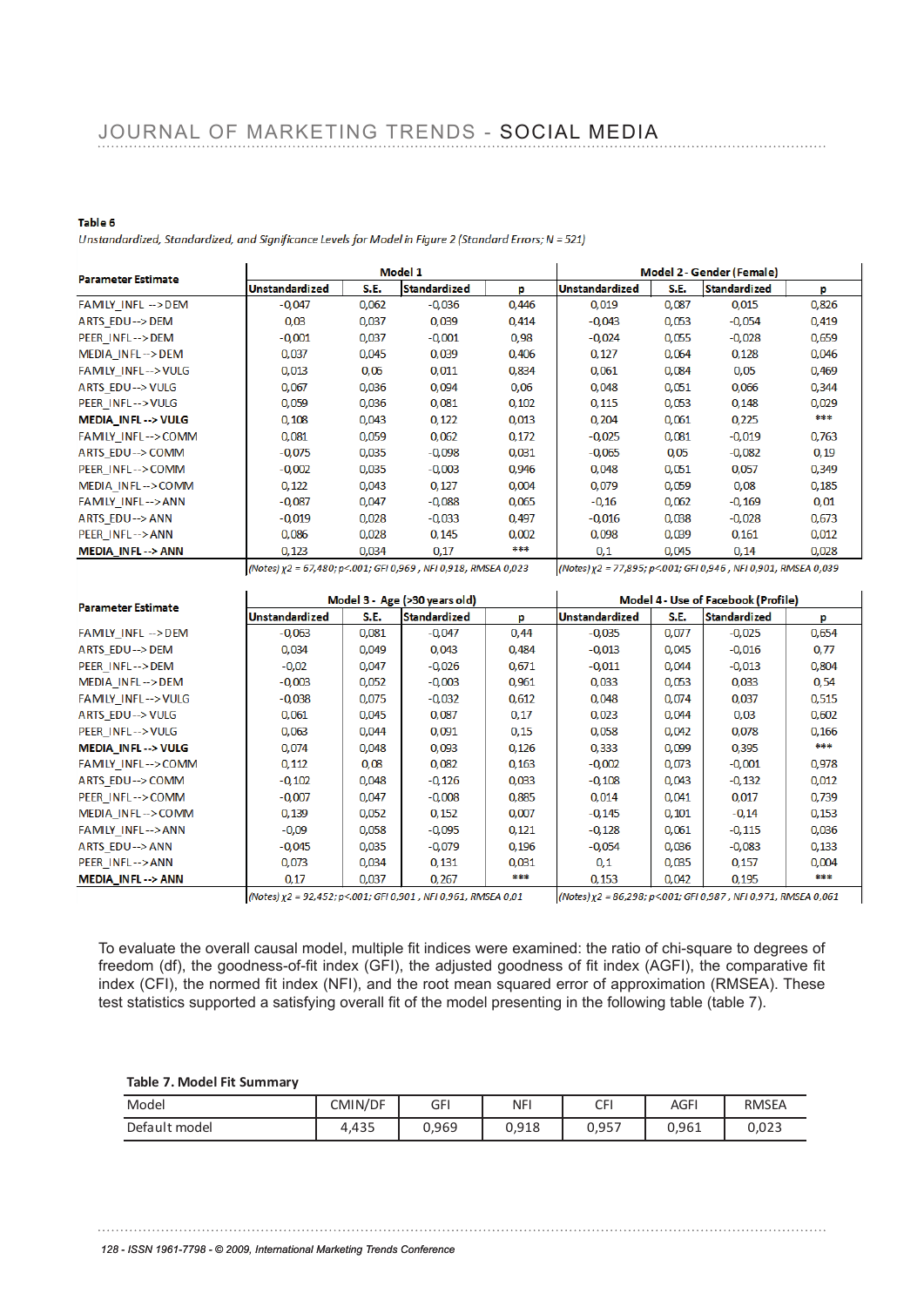Concerning the path analysis of our model, the following figure (Figure 2) displays the main findings of our analysis. Basically, the structural equation modeling permits us to focus the attention on the main cultural transmission determinants that impact our construct such as the media influence.



#### FIGURE 2 - SEM of Cultural Transmission Determinants on Reactions and Behaviors of Theater **Audience (Standardized Solution = N. 521)**

#### **Discussion and managerial implications**

At this stage of the analysis, we can confirm that peer and media influences have an impact on the attitudes and the behaviors of cultural audience. In a social cognitive perspective, the environmental factors affect the reactions of the cultural audience that confirm the position of Colbert (2012). He argues that the transmission of cultural capital cannot be a simple transfer of learning from the family or the educational system, but it is a journey in which the child undergoes a process of transformation marked by the appropriation and the construction of his personality. Rather, the analysis states that the contemporary cultural audience that rejects the use of Facebook by theaters tends to give more importance to the peer comments and media critics based on a shared system of values typical of elitist circles.

If we focus on the positive scenarios of our conceptual model that takes into account the acceptance of the use of Facebook by theaters and the commitment in the theater online community, we cannot confirm the first hypothesis of our conceptual model. Cultural transmission determinants such as family influence, education in arts, peer and media influences have no influence on the acceptance of Facebook's use by theaters and on the commitment in the online community. As consequence of these results, it looks relevant to ask us what are the factors that influence the so-called democratization effect and what are the interactions between them (Milano, 2014). Until now, we can clearly state that age has an impact on the attitudes and the behaviour of cultural audience. The multigroup analysis outcomes seem totally logical and comprehensible, so we can affirm that the generational effect has a clear impact on the acceptance of the use of Facebook by theaters and the commitment in the online communities. This statement is also confirmed by the analysis of the behavioristic variables linked to the use of Facebook. In fact, those who have a profile and tend to spend at least one hour per day on Facebook agree more with the democratization effect and are more committed to the online community. This means that a regular use of the new technologies makes the audience more confident (De Valck, 2010).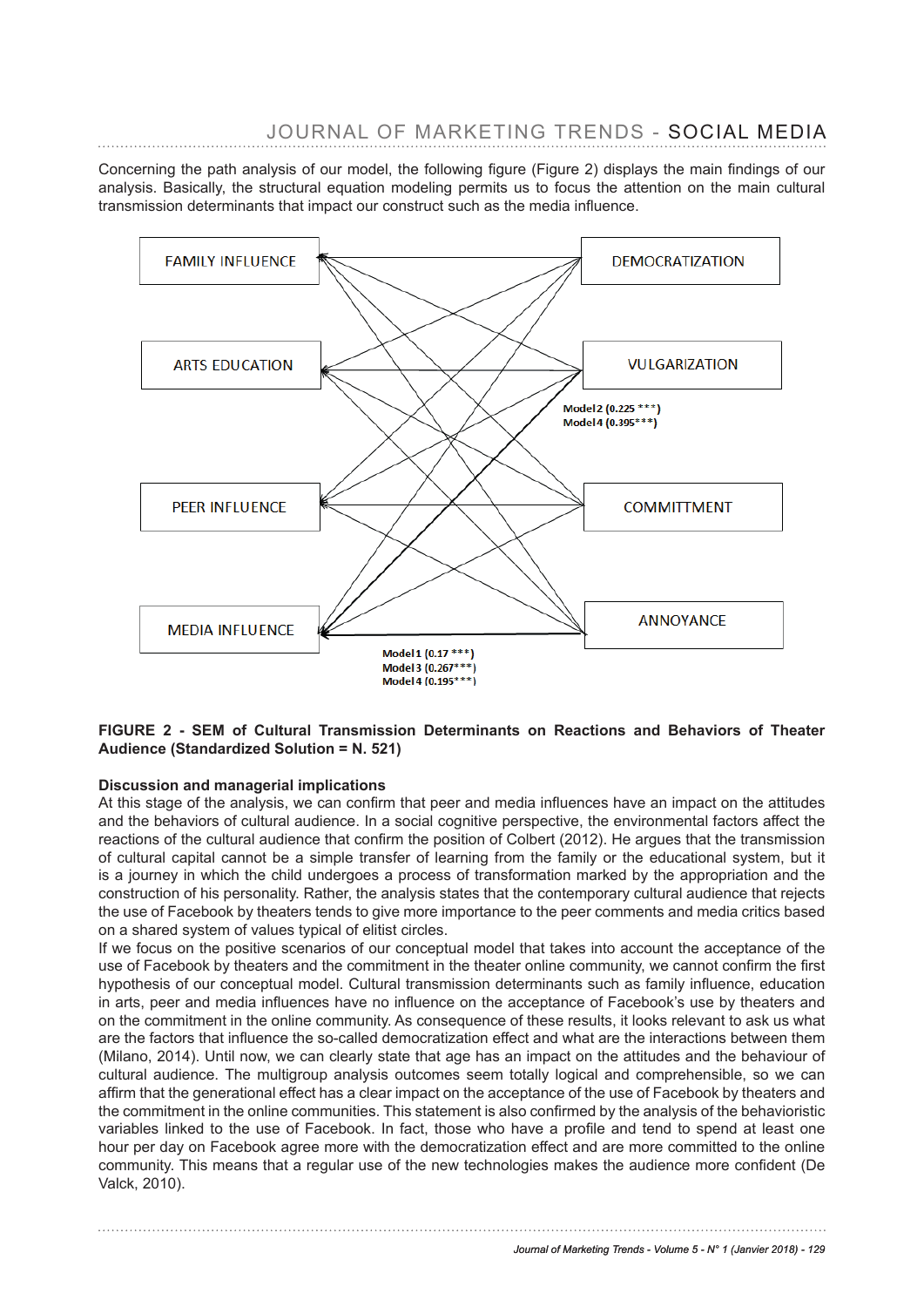Furthermore, we aim to address the moderating effect of the Big Five personalities traits (Rammestedt & John, 2007). Our fndings have clearly shown that the different personalities infuence the attitudes and the behavior of cultural audience. As previous research has established (Ross et al, 2009; Correa et al, 2009; Ryanand Xenos, 2011), extroversion and openness are central traits linked to social media use. In particular, our results offers an addition to the literature on the use of new technologies and the intersection of personality, adding more shades to the existing outcomes that were applied only on a college age sample (Gosling et al, 2011). In our case, the agreeableness plays a double role in which it represents a kind of a discriminant of attitudes and behaviors (both positives or negatives). This means that those who are more likely to accept the use of Facebook by theaters are more empathetic and altruistic, while those who agree more with the vulgarization effect are more related to selfish behavior and tend to compete with others rather than cooperate.

To conclude, a special mention is place as far as media infuence is concerned. As an interpretation of our structural equation model, we notice that it infuences all negative scenarios that we hypothesized, such as the reactions to the use of Facebook by theaters and the behaviors in the online communities. In fact, it seems that women are more affected by this determinant when they tend to reject the use of Facebook by theaters. And the same reaction applies to consumers with Facebook profles who tend to become easily annoyed with the online communities, like younger audience (<30years). To sum up, it seems that the use of media has to be accurately considered and managed in order to avoid negative reactions by women and annoyance in the younger consumer.

In this context, the behavior of men and the motivations that push them to react in a different way compared to women seems to be less clear. Our findings underline that men tend to become more annoyed with the online communities, while women tend to reject more the use of Facebook by theaters due to the media infuence. This looks like a tendency to weight the erosion of the elitist character via Facebook advertisings more heavily then men.

#### **Conclusions and future research**

The four cultural transmission determinants (family infuence, arts education, peer infuence and media infuence) affect audience reaction. In particular, environmental factors (peer and media infuences) have a positive impact on vulgarization and annoyance, which is confrmed in our correlation analysis, regressions, and paired-samples t-tests and in the SEM analysis. , We show that demographics and psychographics aspects of the audience infuence the acceptance of Facebook use by theaters, termed by us like as "the democratization". This statement is confrmed in the correlation analysis, independent group t-test and in the multigroup SEM analysis.

Even if these fndings are interesting, we estimate more research on our first hypothesis and it seems relevant to ask ourselves what the other factors that infuence the democratization effect are. Until now, we can underline two main determinants: the generational effect and the personality of the audience. Those outcomes push some refections for the theater management: it appears even more useful for cultural institutions to choose a more specific positioning or change it for attracting new market segments. The use of Facebook could refect the decision to target younger segments of the population, bearing in mind the main personality traits such as the extroversion and the openness.

Furthermore, the confrmation of our model aims to generate a direct impact on managerial approach of theaters, especially concerning cultural policies. In the perspective of a "democratizing" role of social networks, it seems important to consider the more practical aspects of this phenomenon. Web 2.0 tools may be consciously used both by public authorities and by small organizations that deal with the reduction of disparities between generational groups. The value proposition process has also to take into account these information concerning of actual theater audiences and their needs, wants and fears, without forgiving the older audience that could be less agree with the use of Facebook.

In this perspective, it seems that Facebook is used by theaters such as communication tool rather than a participative channel. As main conclusion of our SEM analysis we can clearly put an alarm on the massive use of Facebook ads by theaters, because this could affect the reaction of the audience. At the end, theaters should consider Facebook as a platform that allows sharing experiences with the audience and not only as a promotional tool. It seems that cultural performing arts institutions could apply those new models and actual values in fund raising auctions or with the objective to inspire the participation of the audience in new storytelling plans or in the new conception of real time participative shows.

In conclusion, we aim to underline the limitations of this study. Since we based our research on a single social network, we could suggest going deeper into the analysis of the different uses and perceptions in presenting a comparative point of view focusing on

*<sup>130 -</sup> ISSN 1961-7798 - © 2009, International Marketing Trends Conference*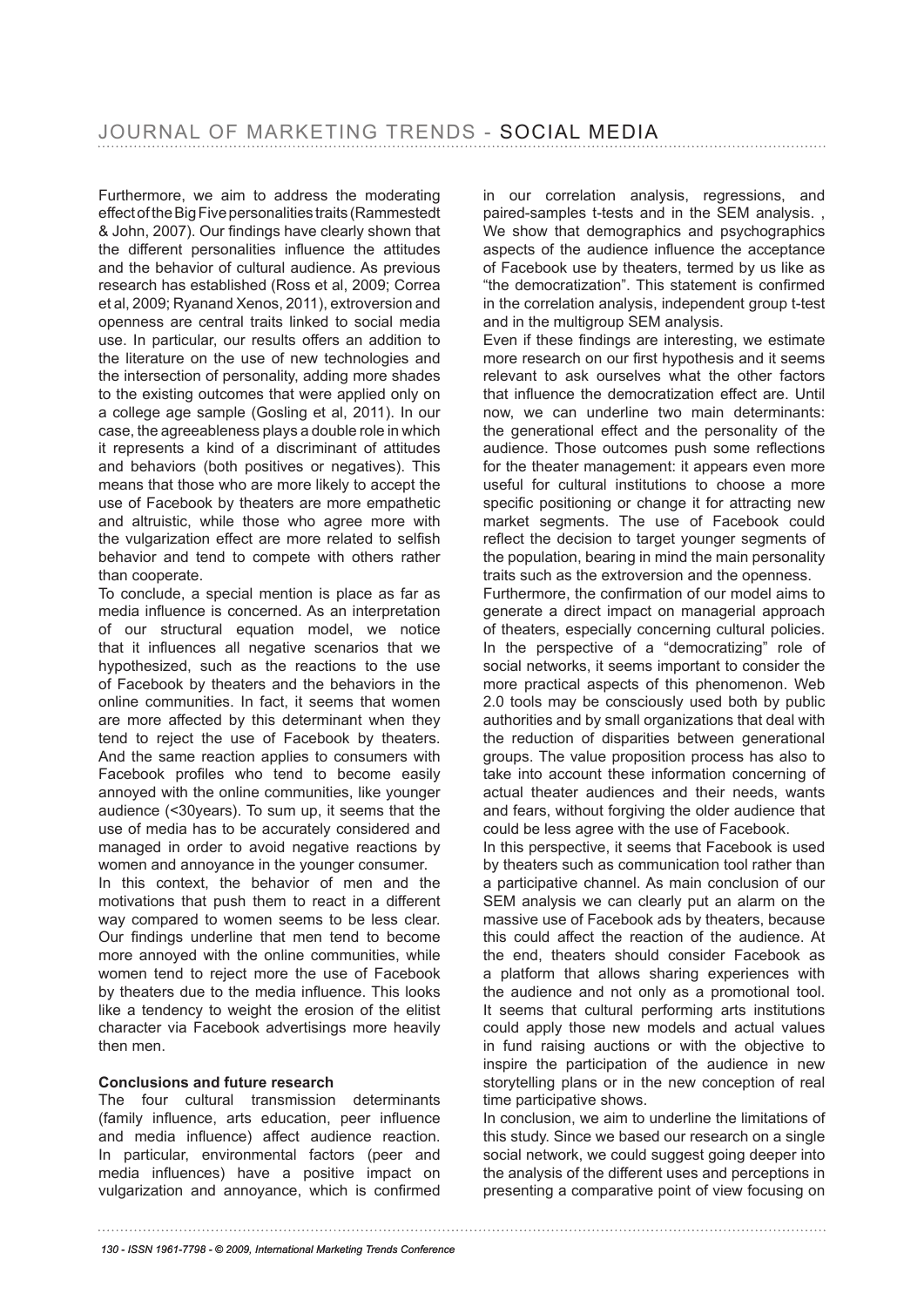Twitter, Instagram or Snapchat. This would be with the objective to provide future trends and scenarios, in order to provide a wider overview of the topic and a stronger generalization to our model in exploring the causality in relationships.

#### **References**

Bearden, W.O. & Etzel, M.J. (1992). Reference infuence group on product and brand purchase decisions. *Journal of Consumer Research*, 9, 183- 194.

Bourdieu, P. (1984). *La distinction. Critique sociale du jugement.* Le sens commun.

Bourdieu, P. (1990). *Reproduction in Education, Society and Culture.* Sage Publications.

Bourdieu, P. (1992). *Les règles de l'art : genèse et structure du champ littéraire.* Seuil.

Colbert, F. & Courchesne, A. (2012). Critical issues in the marketing of cultural goods: The decisive infuence of cultural transmission. *City, Culture and Society*, 3, 275-280.

De Valck, K. (2010). Networked Narratives: Understanding Word-of-Mouth Marketing in Online Communities. *Journal of Marketing*, 74(2), 71-89.

Di Maggio, P. & Useem, M. (1978). Social class and arts consumption: The origins and consequences of class differences in exposure to the arts in America. *Theory and Society,* 5(2), 141-161.

Di Maggio, P. (1982). Cultural Entrepreneurship in Nineteenth Century Boston, Part I: The Creation of an Organizational Base for High Culture in America. *Media, Culture and Society,* 4, 33-50.

Di Maggio, P. (1987). Classifcation in Art. *American Sociological Review,* 52(8), 440-455.

Edgell, S. (1997). *Consumption Matters: The Production and Experience of Consumption.*  Blackwell.

GERME – ULB for Observatoire des Politiques Culturelles Fédération Wallonie (2007). *Pratiques et consommation culturelles de la population en Fédération Wallonie*.

Hennion, A. (1988). *Comment la musique vient aux enfants? Une anthropologie de l'enseignement musical.* Anthropos.

Esquenazi, J.-P. (2003). *Sociologie des publics.* La Découverte.

Hausmann, A. (2012). Virale Empfehlungen und Social Media im Theaterbereich. *Betriebswirtschaftliche Forschung und Praxis*, 1, 18-33.

Hausmann, A. & Poelemann, (2011). Broadcast your services! Impact of Social Media on the Marketing of Performing Arts Organizations. *Working Paper of European-University, Viadrina Frankfurt*.

Hettler, U. (2010). *Social Media Marketing*. Oldenburg.

Hutter, K. & Hautz, J. (2013). The impact of user interactions in social media on brand awareness and purchase intention: the case of MINI on Facebook. *Journal of Product & Brand Management,* 22(6), 342-351.

Janner, K. (2011). *Social Media im Kulturmanagement*. Mitp

Kim, J.W., Choi, J., Qualls, W. and Han, K. (2008). It takes a marketplace community to raise brand commitment: the role of online communities. *Journal of Marketing Management,* 24(3), 409-431.

Kolb, B. (2005). *Marketing for cultural organizations.*  Oak Tree Press.

Kozinets, R.V. (2008). Technology/Ideology: How Ideological Fields Infuence Consumers Technology Narratives. *Journal of Consumer Research*, 34(6), 864-881.

Martinez, C. & Euzeby, F. (2010). Usages et impact d'Internet pour les publics du spectacle vivant: une étude sur les variables Motivation-Opportunité-Aptitude. *11th International Conference on Arts and Cultural Management*, Belgium, July 2011.

Meermann Scott, D. (2010). *The New Rules of Marketing and PR: How to Use Social Media, Blogs, News Releases, Online Video, and Viral Marketing to Reach Buyers Directly.* John Wiley and Sons.

Milano C. (2014). Democratization or Vulgarization of Cultural Capital? The Role of Social Networks in Theatres' Audience Behavior. *ENCATC Journal of Cultural Management and Policy*, 4 (1), 46-56.

Rammestedt, B. & John, O.P. (2007). Measuring personality in one minute or less: A 10-item short version of the Big Five Inventory in English and German. *Journal of Research in Personality*, 41, 203–212

Rentschler, R., Radbourne, J., Carr, R. and Rickard, J. (2006). Relationship marketing, audience retention and performing arts organization viability. *International Journal of Nonproft and Voluntary Sector Marketing*, 7(2), 118-130.

Scheurer, H. (2010). *Kultur 2.0. Neue Web-Strategienfür das KulturmanagementimZeitalter von Social Media.* Transcript.

Tamborini, R., Bowman, N.D., Eden, A., Grizzard, M. and Organ, A. (2010). Defining media enjoyment as the satisfaction of intrinsic needs. *Journal of Communication,* 60 (3), 758-777.

Turrini, A., Soscia, I., Maulini, A. (2011). Web communication can help theatres attract and keep younger audiences. *International Journal of Cultural Policy*, 1-12.

Van Eijck, K. (2012) Culture of distinction or culture of openness? Using a social space approach to analyze the social structuring of lifestyles. *Poetics*, 40, 491-513.

Weinberg, T. (2009). *The New Community Rules: Marketing on the Social Web*. O'Reilly.